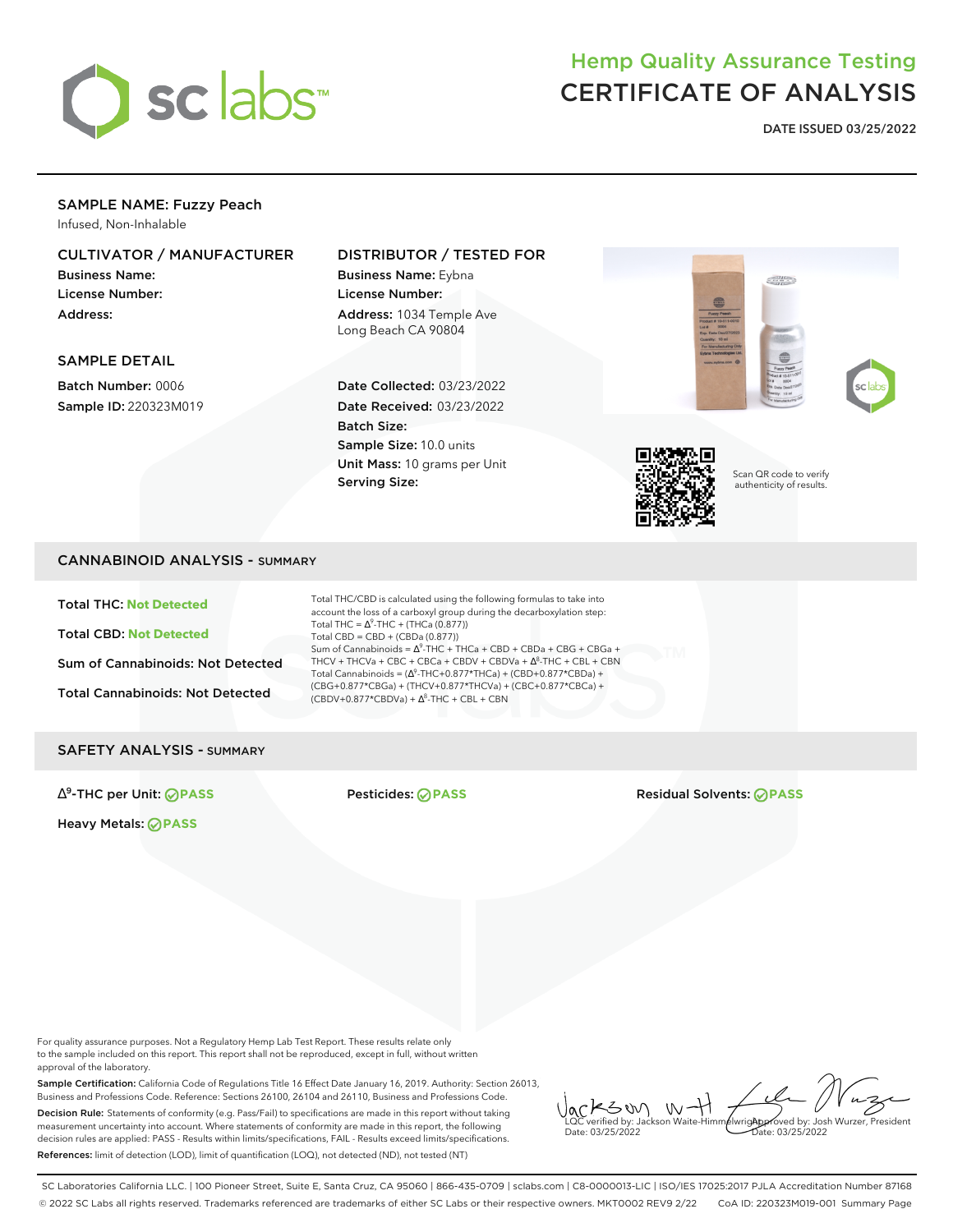

# Hemp Quality Assurance Testing

# CERTIFICATE OF ANALYSIS **FUZZY PEACH | DATE ISSUED 03/25/2022**



Tested by high-performance liquid chromatography with diode-array detection (HPLC-DAD).

**Method:** QSP 1157 - Analysis of Cannabinoids by HPLC-DAD

TOTAL THC: **Not Detected**

Total THC (∆ 9 -THC+0.877\*THCa)

#### TOTAL CBD: **Not Detected**

Total CBD (CBD+0.877\*CBDa)

#### TOTAL CANNABINOIDS: Not Detected

Total Cannabinoids (Total THC) + (Total CBD) + (Total CBG) + (Total THCV) + (Total CBC) +  $(Total CBDV) + \Delta^{8}$ -THC + CBL + CBN

### TOTAL CBG: ND

Total CBG (CBG+0.877\*CBGa)

#### TOTAL THCV: ND Total THCV (THCV+0.877\*THCVa)

TOTAL CBC: ND Total CBC (CBC+0.877\*CBCa)

# TOTAL CBDV: ND

Total CBDV (CBDV+0.877\*CBDVa)

# **Pesticide Analysis**

Pesticide and plant growth regulator analysis utilizing high-performance liquid chromatography-mass spectrometry (HPLC-MS) or gas chromatography-mass spectrometry (GC-MS).

\*GC-MS utilized where indicated.

**Method:** QSP 1212 - Analysis of Pesticides and Mycotoxins by LC-MS or QSP 1213 - Analysis of Pesticides by GC-MS

#### **CANNABINOID TEST RESULTS -** 03/25/2022

| <b>COMPOUND</b>            | LOD/LOQ<br>(mg/g) | <b>MEASUREMENT</b><br><b>UNCERTAINTY (mg/g)</b> | <b>RESULT</b><br>(mg/g) | <b>RESULT</b><br>(%) |
|----------------------------|-------------------|-------------------------------------------------|-------------------------|----------------------|
| $\Delta^9$ -THC            | 0.040 / 0.280     | N/A                                             | <b>ND</b>               | <b>ND</b>            |
| $\Lambda^8$ -THC           | 0.20 / 0.40       | N/A                                             | <b>ND</b>               | <b>ND</b>            |
| <b>THCa</b>                | 0.020 / 0.100     | N/A                                             | <b>ND</b>               | <b>ND</b>            |
| <b>THCV</b>                | 0.040 / 0.240     | N/A                                             | <b>ND</b>               | <b>ND</b>            |
| <b>THCVa</b>               | 0.040 / 0.380     | N/A                                             | <b>ND</b>               | <b>ND</b>            |
| <b>CBD</b>                 | 0.080 / 0.220     | N/A                                             | <b>ND</b>               | <b>ND</b>            |
| <b>CBDa</b>                | 0.020 / 0.520     | N/A                                             | <b>ND</b>               | <b>ND</b>            |
| <b>CBDV</b>                | 0.040 / 0.240     | N/A                                             | <b>ND</b>               | <b>ND</b>            |
| <b>CBDVa</b>               | 0.020 / 0.360     | N/A                                             | <b>ND</b>               | <b>ND</b>            |
| <b>CBG</b>                 | 0.040/0.120       | N/A                                             | <b>ND</b>               | <b>ND</b>            |
| <b>CBGa</b>                | 0.040/0.140       | N/A                                             | <b>ND</b>               | <b>ND</b>            |
| <b>CBL</b>                 | 0.060 / 0.200     | N/A                                             | <b>ND</b>               | <b>ND</b>            |
| <b>CBN</b>                 | 0.020 / 0.140     | N/A                                             | <b>ND</b>               | <b>ND</b>            |
| <b>CBC</b>                 | 0.060 / 0.200     | N/A                                             | <b>ND</b>               | <b>ND</b>            |
| <b>CBCa</b>                | 0.020 / 0.300     | N/A                                             | <b>ND</b>               | <b>ND</b>            |
| <b>SUM OF CANNABINOIDS</b> |                   |                                                 | <b>ND</b>               | <b>ND</b>            |

#### Unit Mass: 10 grams per Unit

| $\Delta^9$ -THC per Unit           | 1100 per-package limit | <b>ND</b> | <b>PASS</b> |
|------------------------------------|------------------------|-----------|-------------|
| <b>Total THC per Unit</b>          |                        | <b>ND</b> |             |
| <b>CBD per Unit</b>                |                        | <b>ND</b> |             |
| <b>Total CBD per Unit</b>          |                        | <b>ND</b> |             |
| Sum of Cannabinoids per Unit       |                        | <b>ND</b> |             |
| <b>Total Cannabinoids per Unit</b> |                        | <b>ND</b> |             |

### **PESTICIDE TEST RESULTS -** 03/25/2022 **PASS**

| <b>COMPOUND</b>   | LOD/LOQ<br>$(\mu g/g)$ | <b>ACTION LIMIT</b><br>$(\mu g/g)$ | <b>MEASUREMENT</b><br>UNCERTAINTY (µg/g) | <b>RESULT</b><br>$(\mu g/g)$ | <b>RESULT</b> |
|-------------------|------------------------|------------------------------------|------------------------------------------|------------------------------|---------------|
| Abamectin         | 0.03/0.10              | 0.3                                | N/A                                      | <b>ND</b>                    | <b>PASS</b>   |
| Acephate          | 0.02 / 0.07            | 5                                  | N/A                                      | <b>ND</b>                    | <b>PASS</b>   |
| Acequinocyl       | 0.02 / 0.07            | 4                                  | N/A                                      | <b>ND</b>                    | <b>PASS</b>   |
| Acetamiprid       | 0.02 / 0.05            | 5                                  | N/A                                      | <b>ND</b>                    | <b>PASS</b>   |
| Aldicarb          | 0.03 / 0.08            | $\ge$ LOD                          | N/A                                      | <b>ND</b>                    | <b>PASS</b>   |
| Azoxystrobin      | 0.02 / 0.07            | 40                                 | N/A                                      | <b>ND</b>                    | <b>PASS</b>   |
| <b>Bifenazate</b> | 0.01 / 0.04            | 5                                  | N/A                                      | <b>ND</b>                    | <b>PASS</b>   |
| <b>Bifenthrin</b> | 0.02 / 0.05            | 0.5                                | N/A                                      | <b>ND</b>                    | <b>PASS</b>   |
| <b>Boscalid</b>   | 0.03/0.09              | 10                                 | N/A                                      | <b>ND</b>                    | <b>PASS</b>   |
| Captan            | 0.19/0.57              | 5                                  | N/A                                      | <b>ND</b>                    | <b>PASS</b>   |
| Carbaryl          | 0.02/0.06              | 0.5                                | N/A                                      | <b>ND</b>                    | <b>PASS</b>   |

Continued on next page

SC Laboratories California LLC. | 100 Pioneer Street, Suite E, Santa Cruz, CA 95060 | 866-435-0709 | sclabs.com | C8-0000013-LIC | ISO/IES 17025:2017 PJLA Accreditation Number 87168 © 2022 SC Labs all rights reserved. Trademarks referenced are trademarks of either SC Labs or their respective owners. MKT0002 REV9 2/22 CoA ID: 220323M019-001 Page 2 of 5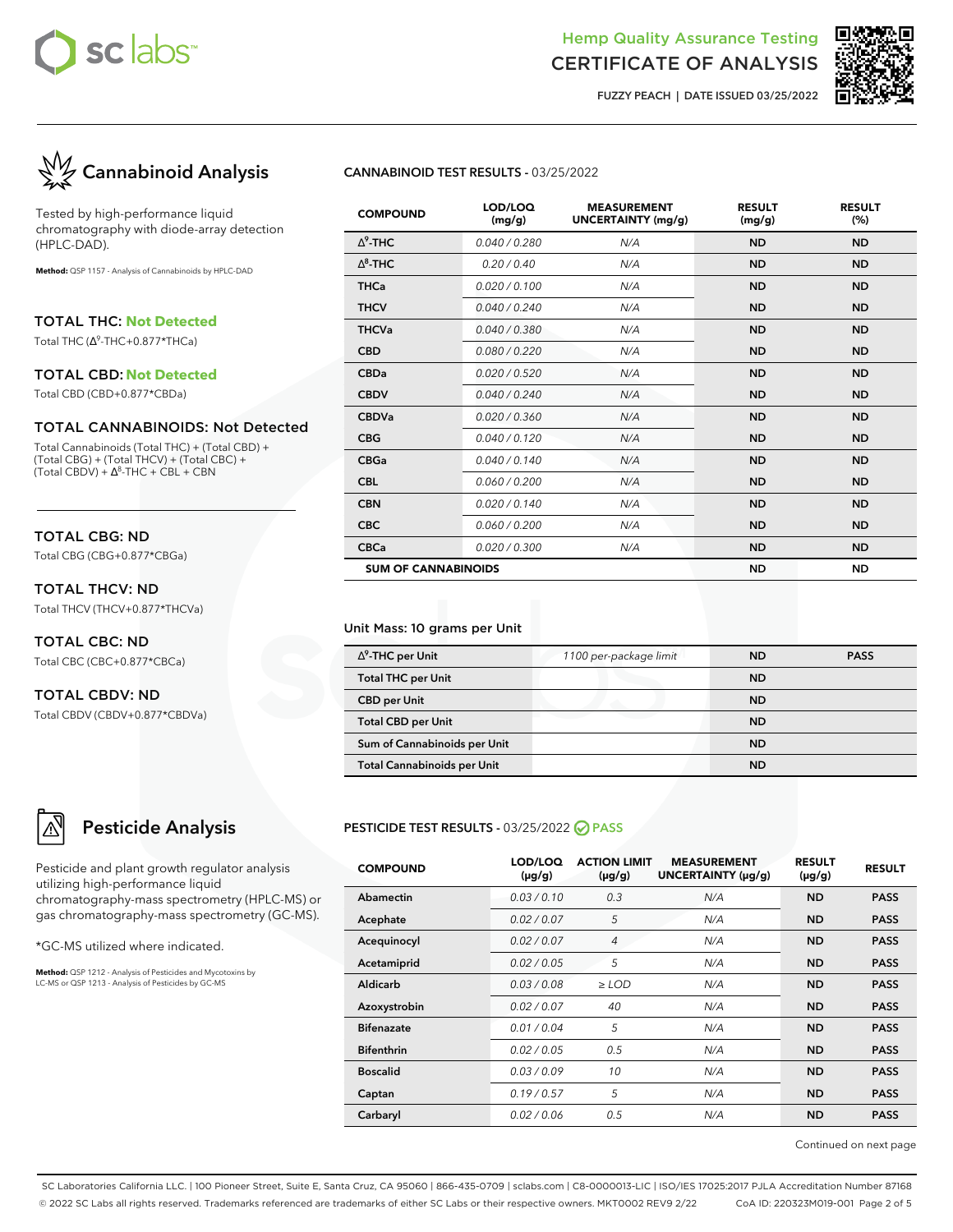

# Hemp Quality Assurance Testing

CERTIFICATE OF ANALYSIS **FUZZY PEACH | DATE ISSUED 03/25/2022**



## **Pesticide Analysis** Continued **PESTICIDE TEST RESULTS** - 03/25/2022 continued **⊘** PASS

| <b>COMPOUND</b>           | LOD/LOQ<br>$(\mu g/g)$ | <b>ACTION LIMIT</b><br>$(\mu g/g)$ | <b>MEASUREMENT</b><br>UNCERTAINTY (µg/g) | <b>RESULT</b><br>$(\mu g/g)$ | <b>RESULT</b> |
|---------------------------|------------------------|------------------------------------|------------------------------------------|------------------------------|---------------|
| Carbofuran                | 0.02 / 0.05            | $\ge$ LOD                          | N/A                                      | <b>ND</b>                    | <b>PASS</b>   |
| Chlorantraniliprole       | 0.04 / 0.12            | 40                                 | N/A                                      | <b>ND</b>                    | <b>PASS</b>   |
| Chlordane*                | 0.03 / 0.08            | $\ge$ LOD                          | N/A                                      | <b>ND</b>                    | <b>PASS</b>   |
| Chlorfenapyr*             | 0.03 / 0.10            | $\ge$ LOD                          | N/A                                      | <b>ND</b>                    | <b>PASS</b>   |
| Chlorpyrifos              | 0.02 / 0.06            | $\ge$ LOD                          | N/A                                      | <b>ND</b>                    | <b>PASS</b>   |
| Clofentezine              | 0.03 / 0.09            | 0.5                                | N/A                                      | <b>ND</b>                    | <b>PASS</b>   |
| Coumaphos                 | 0.02 / 0.07            | $\geq$ LOD                         | N/A                                      | <b>ND</b>                    | <b>PASS</b>   |
| Cyfluthrin                | 0.12 / 0.38            | $\mathcal{I}$                      | N/A                                      | <b>ND</b>                    | <b>PASS</b>   |
| Cypermethrin              | 0.11 / 0.32            | $\mathbf{1}$                       | N/A                                      | <b>ND</b>                    | <b>PASS</b>   |
| Daminozide                | 0.02 / 0.07            | $\ge$ LOD                          | N/A                                      | <b>ND</b>                    | <b>PASS</b>   |
| <b>Diazinon</b>           | 0.02 / 0.05            | 0.2                                | N/A                                      | <b>ND</b>                    | <b>PASS</b>   |
| Dichlorvos (DDVP)         | 0.03 / 0.09            | $\ge$ LOD                          | N/A                                      | <b>ND</b>                    | <b>PASS</b>   |
| <b>Dimethoate</b>         | 0.03 / 0.08            | $\ge$ LOD                          | N/A                                      | <b>ND</b>                    | <b>PASS</b>   |
| Dimethomorph              | 0.03 / 0.09            | 20                                 | N/A                                      | <b>ND</b>                    | <b>PASS</b>   |
| <b>Ethoprophos</b>        | 0.03 / 0.10            | $\ge$ LOD                          | N/A                                      | <b>ND</b>                    | <b>PASS</b>   |
| Etofenprox                | 0.02 / 0.06            | $\ge$ LOD                          | N/A                                      | <b>ND</b>                    | <b>PASS</b>   |
| Etoxazole                 | 0.02 / 0.06            | 1.5                                | N/A                                      | <b>ND</b>                    | <b>PASS</b>   |
| Fenhexamid                | 0.03 / 0.09            | 10                                 | N/A                                      | <b>ND</b>                    | <b>PASS</b>   |
| Fenoxycarb                | 0.03 / 0.08            | $\ge$ LOD                          | N/A                                      | <b>ND</b>                    | <b>PASS</b>   |
| Fenpyroximate             | 0.02 / 0.06            | $\overline{a}$                     | N/A                                      | <b>ND</b>                    | <b>PASS</b>   |
| Fipronil                  | 0.03 / 0.08            | $\ge$ LOD                          | N/A                                      | <b>ND</b>                    | <b>PASS</b>   |
| <b>Flonicamid</b>         | 0.03 / 0.10            | $\overline{c}$                     | N/A                                      | <b>ND</b>                    | <b>PASS</b>   |
| Fludioxonil               | 0.03 / 0.10            | 30                                 | N/A                                      | <b>ND</b>                    | <b>PASS</b>   |
| Hexythiazox               | 0.02 / 0.07            | $\overline{2}$                     | N/A                                      | <b>ND</b>                    | <b>PASS</b>   |
| Imazalil                  | 0.02 / 0.06            | $\ge$ LOD                          | N/A                                      | <b>ND</b>                    | <b>PASS</b>   |
| Imidacloprid              | 0.04 / 0.11            | 3                                  | N/A                                      | <b>ND</b>                    | <b>PASS</b>   |
| Kresoxim-methyl           | 0.02 / 0.07            | $\mathcal{I}$                      | N/A                                      | <b>ND</b>                    | <b>PASS</b>   |
| Malathion                 | 0.03 / 0.09            | 5                                  | N/A                                      | <b>ND</b>                    | <b>PASS</b>   |
| Metalaxyl                 | 0.02 / 0.07            | 15                                 | N/A                                      | <b>ND</b>                    | <b>PASS</b>   |
| <b>Methiocarb</b>         | 0.02 / 0.07            | $\ge$ LOD                          | N/A                                      | ND                           | <b>PASS</b>   |
| Methomyl                  | 0.03 / 0.10            | 0.1                                | N/A                                      | <b>ND</b>                    | <b>PASS</b>   |
| <b>Mevinphos</b>          | 0.03 / 0.09            | $\geq$ LOD                         | N/A                                      | <b>ND</b>                    | <b>PASS</b>   |
| Myclobutanil              | 0.03 / 0.09            | 9                                  | N/A                                      | ND                           | <b>PASS</b>   |
| Naled                     | 0.02 / 0.07            | 0.5                                | N/A                                      | <b>ND</b>                    | <b>PASS</b>   |
| Oxamyl                    | 0.04 / 0.11            | 0.2                                | N/A                                      | <b>ND</b>                    | <b>PASS</b>   |
| Paclobutrazol             | 0.02 / 0.05            | $\ge$ LOD                          | N/A                                      | ND                           | PASS          |
| Parathion-methyl          | 0.03 / 0.10            | $\geq$ LOD                         | N/A                                      | <b>ND</b>                    | <b>PASS</b>   |
| Pentachloronitrobenzene*  | 0.03 / 0.09            | 0.2                                | N/A                                      | <b>ND</b>                    | <b>PASS</b>   |
| Permethrin                | 0.04 / 0.12            | 20                                 | N/A                                      | ND                           | <b>PASS</b>   |
| Phosmet                   | 0.03 / 0.10            | 0.2                                | N/A                                      | ND.                          | <b>PASS</b>   |
| <b>Piperonyl Butoxide</b> | 0.02 / 0.07            | 8                                  | N/A                                      | <b>ND</b>                    | <b>PASS</b>   |

Continued on next page

SC Laboratories California LLC. | 100 Pioneer Street, Suite E, Santa Cruz, CA 95060 | 866-435-0709 | sclabs.com | C8-0000013-LIC | ISO/IES 17025:2017 PJLA Accreditation Number 87168 © 2022 SC Labs all rights reserved. Trademarks referenced are trademarks of either SC Labs or their respective owners. MKT0002 REV9 2/22 CoA ID: 220323M019-001 Page 3 of 5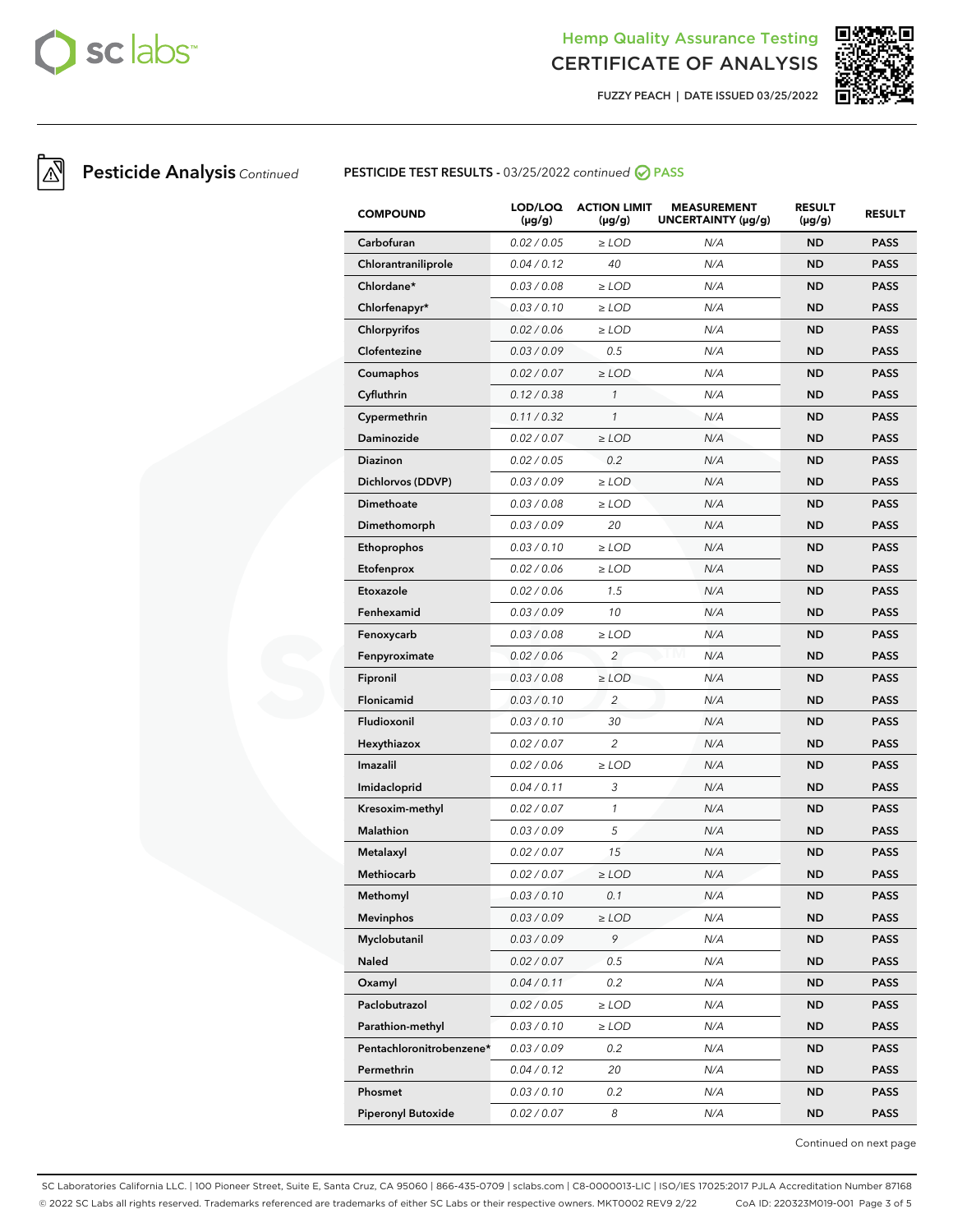

## Hemp Quality Assurance Testing CERTIFICATE OF ANALYSIS

**FUZZY PEACH | DATE ISSUED 03/25/2022**



## **Pesticide Analysis** Continued **PESTICIDE TEST RESULTS -** 03/25/2022 continued **⊘** PASS

| <b>COMPOUND</b> | LOD/LOO<br>$(\mu g/g)$ | <b>ACTION LIMIT</b><br>$(\mu g/g)$ | <b>MEASUREMENT</b><br>UNCERTAINTY (µg/g) | <b>RESULT</b><br>$(\mu g/g)$ | <b>RESULT</b> |
|-----------------|------------------------|------------------------------------|------------------------------------------|------------------------------|---------------|
| Prallethrin     | 0.03/0.08              | 0.4                                | N/A                                      | <b>ND</b>                    | <b>PASS</b>   |
| Propiconazole   | 0.02/0.07              | 20                                 | N/A                                      | <b>ND</b>                    | <b>PASS</b>   |
| Propoxur        | 0.03/0.09              | $\ge$ LOD                          | N/A                                      | <b>ND</b>                    | <b>PASS</b>   |
| Pyrethrins      | 0.04 / 0.12            | 1                                  | N/A                                      | <b>ND</b>                    | <b>PASS</b>   |
| Pyridaben       | 0.02/0.07              | 3                                  | N/A                                      | <b>ND</b>                    | <b>PASS</b>   |
| Spinetoram      | 0.02 / 0.07            | 3                                  | N/A                                      | <b>ND</b>                    | <b>PASS</b>   |
| Spinosad        | 0.02 / 0.07            | 3                                  | N/A                                      | <b>ND</b>                    | <b>PASS</b>   |
| Spiromesifen    | 0.02 / 0.05            | 12                                 | N/A                                      | <b>ND</b>                    | <b>PASS</b>   |
| Spirotetramat   | 0.02 / 0.06            | 13                                 | N/A                                      | <b>ND</b>                    | <b>PASS</b>   |
| Spiroxamine     | 0.03/0.08              | $\ge$ LOD                          | N/A                                      | <b>ND</b>                    | <b>PASS</b>   |
| Tebuconazole    | 0.02 / 0.07            | $\overline{2}$                     | N/A                                      | <b>ND</b>                    | <b>PASS</b>   |
| Thiacloprid     | 0.03/0.10              | $\ge$ LOD                          | N/A                                      | <b>ND</b>                    | <b>PASS</b>   |
| Thiamethoxam    | 0.03/0.10              | 4.5                                | N/A                                      | <b>ND</b>                    | <b>PASS</b>   |
| Trifloxystrobin | 0.03 / 0.08            | 30                                 | N/A                                      | <b>ND</b>                    | <b>PASS</b>   |

# **Residual Solvents Analysis**

Residual Solvent analysis utilizing gas chromatography-mass spectrometry (GC-MS).

**Method:** QSP 1204 - Analysis of Residual Solvents by GC-MS

#### **RESIDUAL SOLVENTS TEST RESULTS -** 03/25/2022 **PASS**

| <b>COMPOUND</b>                         | LOD/LOQ<br>$(\mu g/g)$ | <b>ACTION LIMIT</b><br>$(\mu g/g)$ | <b>MEASUREMENT</b><br>UNCERTAINTY (µg/g) | <b>RESULT</b><br>$(\mu g/g)$ | <b>RESULT</b> |
|-----------------------------------------|------------------------|------------------------------------|------------------------------------------|------------------------------|---------------|
| Propane                                 | 10/20                  | 5000                               | N/A                                      | <b>ND</b>                    | <b>PASS</b>   |
| n-Butane                                | 10/50                  | 5000                               | N/A                                      | <b>ND</b>                    | <b>PASS</b>   |
| n-Pentane                               | 20/50                  | 5000                               | N/A                                      | <b>ND</b>                    | <b>PASS</b>   |
| n-Hexane                                | 2/5                    | 290                                | N/A                                      | <b>ND</b>                    | <b>PASS</b>   |
| n-Heptane                               | 20/60                  | 5000                               | N/A                                      | <b>ND</b>                    | <b>PASS</b>   |
| <b>Benzene</b>                          | 0.03 / 0.09            | $\mathcal{I}$                      | N/A                                      | <b>ND</b>                    | <b>PASS</b>   |
| <b>Toluene</b>                          | 7/21                   | 890                                | N/A                                      | <b>ND</b>                    | <b>PASS</b>   |
| <b>Total Xylenes</b>                    | 50/160                 | 2170                               | N/A                                      | <b>ND</b>                    | <b>PASS</b>   |
| Methanol                                | 50/200                 | 3000                               | N/A                                      | <b>ND</b>                    | <b>PASS</b>   |
| Ethanol                                 | 20/50                  | 5000                               | N/A                                      | <b>ND</b>                    | <b>PASS</b>   |
| 2-Propanol<br>(Isopropyl Alcohol)       | 10/40                  | 5000                               | N/A                                      | <b>ND</b>                    | <b>PASS</b>   |
| Acetone                                 | 20/50                  | 5000                               | ±22.0                                    | 741                          | <b>PASS</b>   |
| <b>Ethyl Ether</b>                      | 20/50                  | 5000                               | N/A                                      | <b>ND</b>                    | <b>PASS</b>   |
| <b>Ethylene Oxide</b>                   | 0.3/0.8                | $\mathbf{1}$                       | N/A                                      | <b>ND</b>                    | <b>PASS</b>   |
| <b>Ethyl Acetate</b>                    | 20/60                  | 5000                               | N/A                                      | <b>ND</b>                    | <b>PASS</b>   |
| Chloroform                              | 0.1 / 0.2              | $\mathbf{1}$                       | N/A                                      | <b>ND</b>                    | <b>PASS</b>   |
| Dichloromethane<br>(Methylene Chloride) | 0.3/0.9                | $\mathbf{1}$                       | N/A                                      | <b>ND</b>                    | <b>PASS</b>   |
| Trichloroethylene                       | 0.1 / 0.3              | $\mathbf{1}$                       | N/A                                      | <b>ND</b>                    | <b>PASS</b>   |
| 1,2-Dichloroethane                      | 0.05 / 0.1             | $\mathcal{I}$                      | N/A                                      | <b>ND</b>                    | <b>PASS</b>   |
| <b>Acetonitrile</b>                     | 2/7                    | 410                                | N/A                                      | <b>ND</b>                    | <b>PASS</b>   |